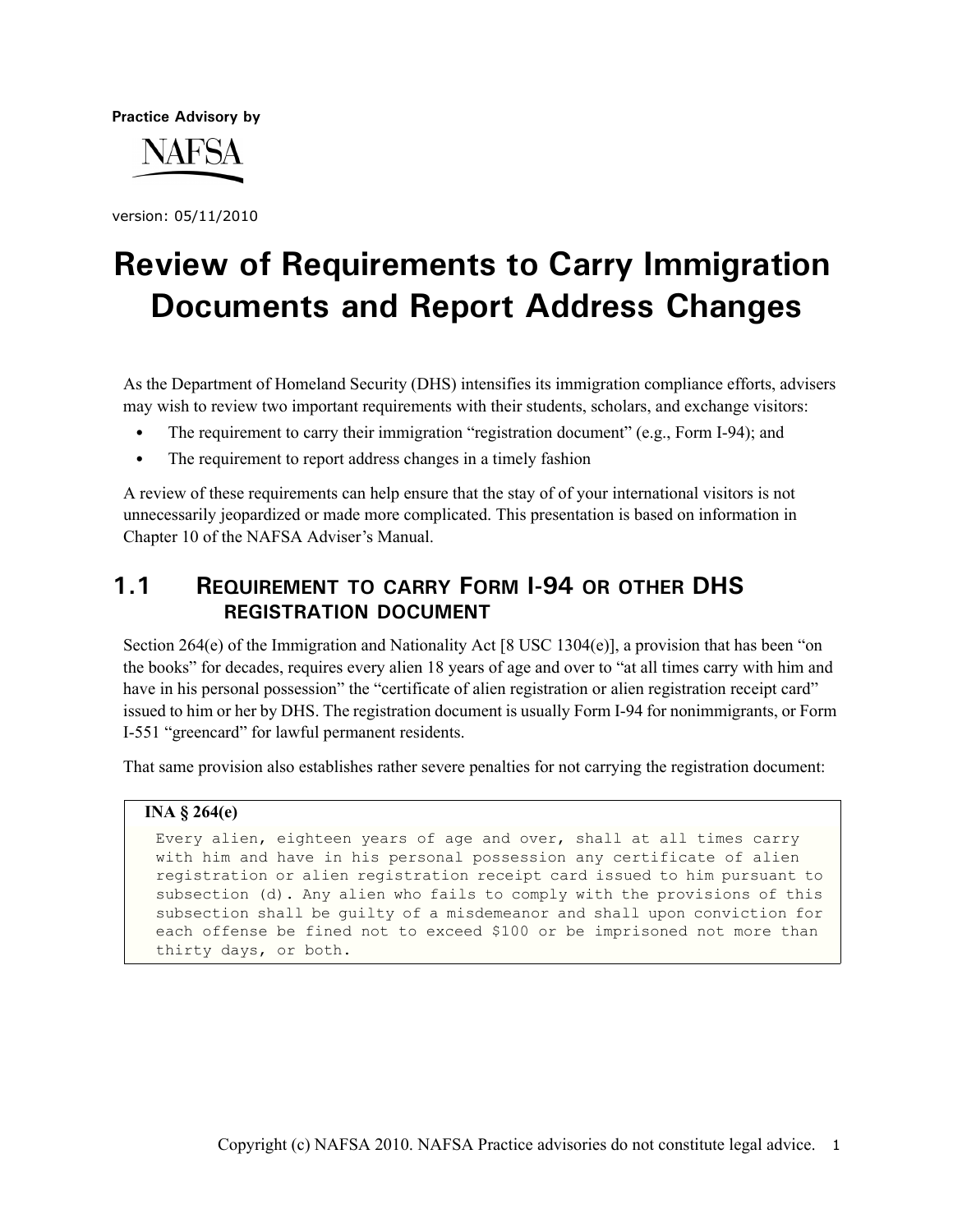## **1.2 THE FORM I-94 AND GENERAL REGISTRATION REQUIREMENTS**

The registration process for most nonimmigrants occurs automatically in procedures that we are very familiar with: an initial registration takes place when the alien submits an application for a visa at a U.S. consular office; the required registration is completed when the alien is admitted to the United States and is issued Form I-94. Registrations are updated when an alien applies for an extension of stay or a change of nonimmigrant status.

 $\bar{1}$  INA § 221(a)-(b), 261, 262, 264; 8 C.F.R. Part 264

#### **List of official documents DHS issues as evidence of registration**

- $\bar{f}$  8 C.F.R. § 264.1(b)
- **I-94**, Arrival-Departure Record--Aliens admitted as nonimmigrants; aliens paroled into the United States under section  $212(d)(5)$  of the Immigration and Nationality Act; aliens whose claimed entry prior to July 1, 1924 cannot be verified, but who have satisfactorily established residence in the United States since prior to July 1, 1924; and aliens granted permission to depart voluntarily without the institution of removal proceedings.
- **I-95**, Crewmen's Landing Permit--Crewmen arriving by vessel or aircraft.
- **I-184**, Alien Crewman Landing Permit and Identification Card--Crewmen arriving by vessel.
- **I-185**, Nonresident Alien Canadian Border Crossing Card--Citizens of Canada or British subjects residing in Canada.
- **I-186**, Nonresident Alien Mexican Border Crossing Card--Citizens of Mexico residing in Mexico.
- **I-221**, Order to Show Cause and Notice of Hearing--Aliens against whom deportation proceedings are being instituted.
- **I-221S**, Order to Show Cause, Notice of Hearing, and Warrant for Arrest of Alien--Aliens against whom deportation proceedings are being instituted.
- **I-551**, Permanent Resident Card--Lawful permanent resident of the United States.
- **I-688**, Temporary Resident Card--Lawful temporary residents of the United States.
- **I-688A**, Employment Authorization Card.
- **I-688B**, Employment Authorization Document.
- **I-766**, Employment Authorization Document.